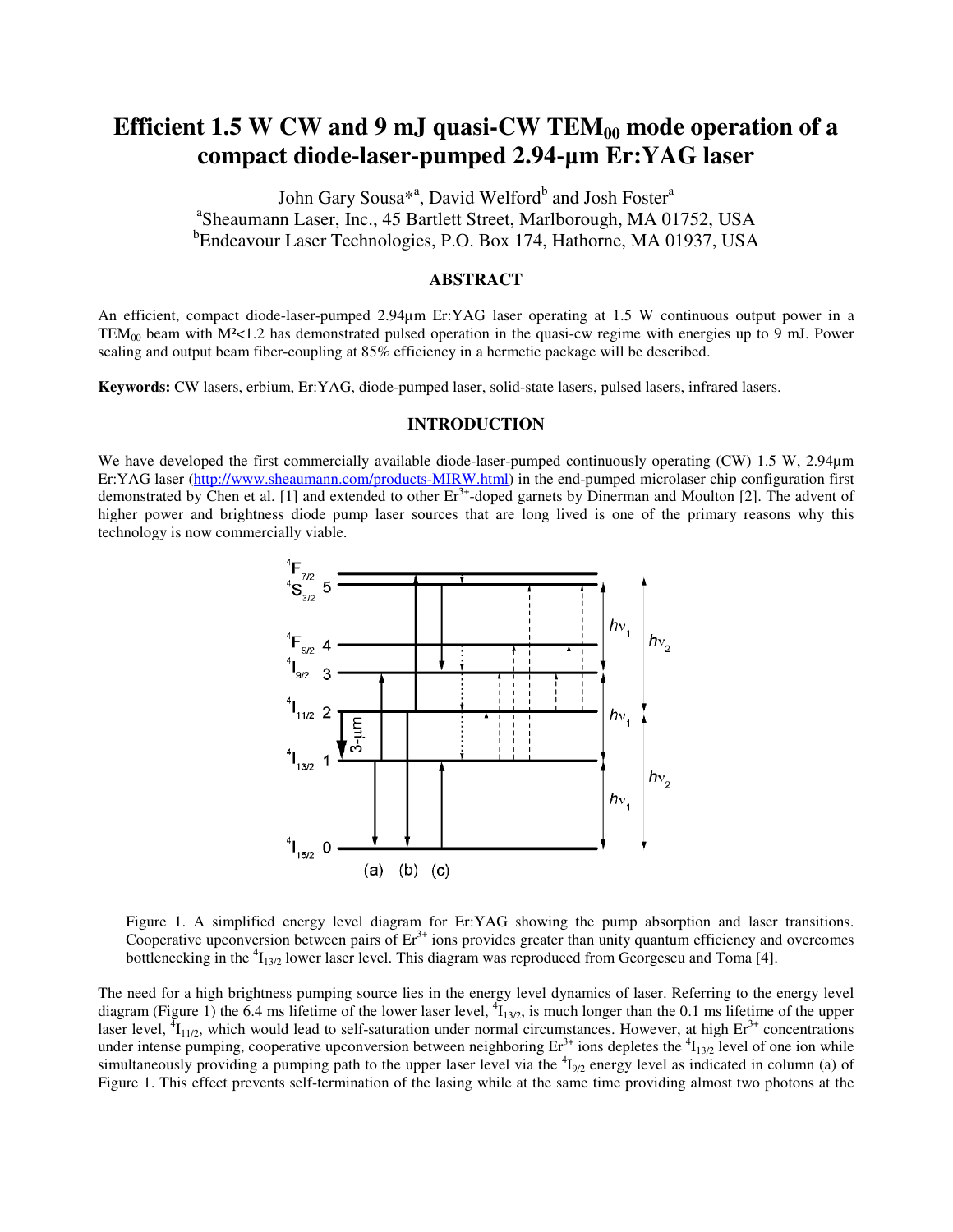laser wavelength for every absorbed pump photon population thereby providing greater than unity quantum efficiency [1, 3, 4]. Upconversion from the  ${}^{4}I_{11/2}$  energy level (column (b) in Figure 1) and cross-relaxation from the  ${}^{4}S_{3/2}$  energy level (column (c) in Figure 1) are also known to play a significant role in the 2.94µm Er:YAG laser dynamics [4].

Flashlamp pumped 2.94µm Er:YAG and Er:YSGG lasers are used extensively in hard and soft tissue dental procedures and there has been recent interest in the use of lower energy quasi-cw diode-laser-pumped devices for micro-surgical applications [5]. In this work we describe the performance of a 1.0 W cw 2.94µm Er:YAG laser (Sheaumann's MIR-Pac laser) and its quasi-cw characteristics. In its current form this device has potential use in soft tissue micro-surgical applications; other application areas include spectroscopy when used as an OPO pumping source.

### **CW LASER PERFORMANCE**

In the cw operating mode the MIR-Pac laser is specified for operation at maximum 1.0 W of output power (see Figure 2) in an  $M^2$ <1.2, TEM<sub>00</sub> mode beam (see Figure 3) with a typical beam divergence of 17 mrad. Recent improvements have resulted in the generation of up 1.5 W output power limited by the onset of thermal rollover, which we believe is related to thermal lensing in the microlaser chip and work is in progress on the use of a short laser resonator designed to independently control the mode size and resonator stability to allow for efficient operation at higher output powers.



Figure 2. CW output power of a 2.94-µm MIR-Pac laser versus the diode pump laser drive current.

#### **QUASI-CW LASER PERFORMANCE**

The 2.94-µm Er:YAG laser is optically pumped using a diode laser that may be operated continuously, or pulsed, by using the appropriate drive current waveform. By driving the diode laser with a rectangular current pulse with rise times <10 µs the corresponding optical pump pulse can efficiently create a population inversion that exceeds the lasing threshold. Nominally rectangular laser pulses with durations from <0.1 ms up to a large fraction of a second can be generated and this is referred to as quasi-cw operation because the pulse durations are long enough that the laser output attains a steady-state. In this mode of operation the laser may be operated at peak powers proportionally higher than the laser average power operating limit by a factor that is the inverse of the duty cycle of the quasi-cw laser pulse train. The current implementation is limited by the diode pump laser maximum peak power of approximately 10 W, which will be increased in the next generation device.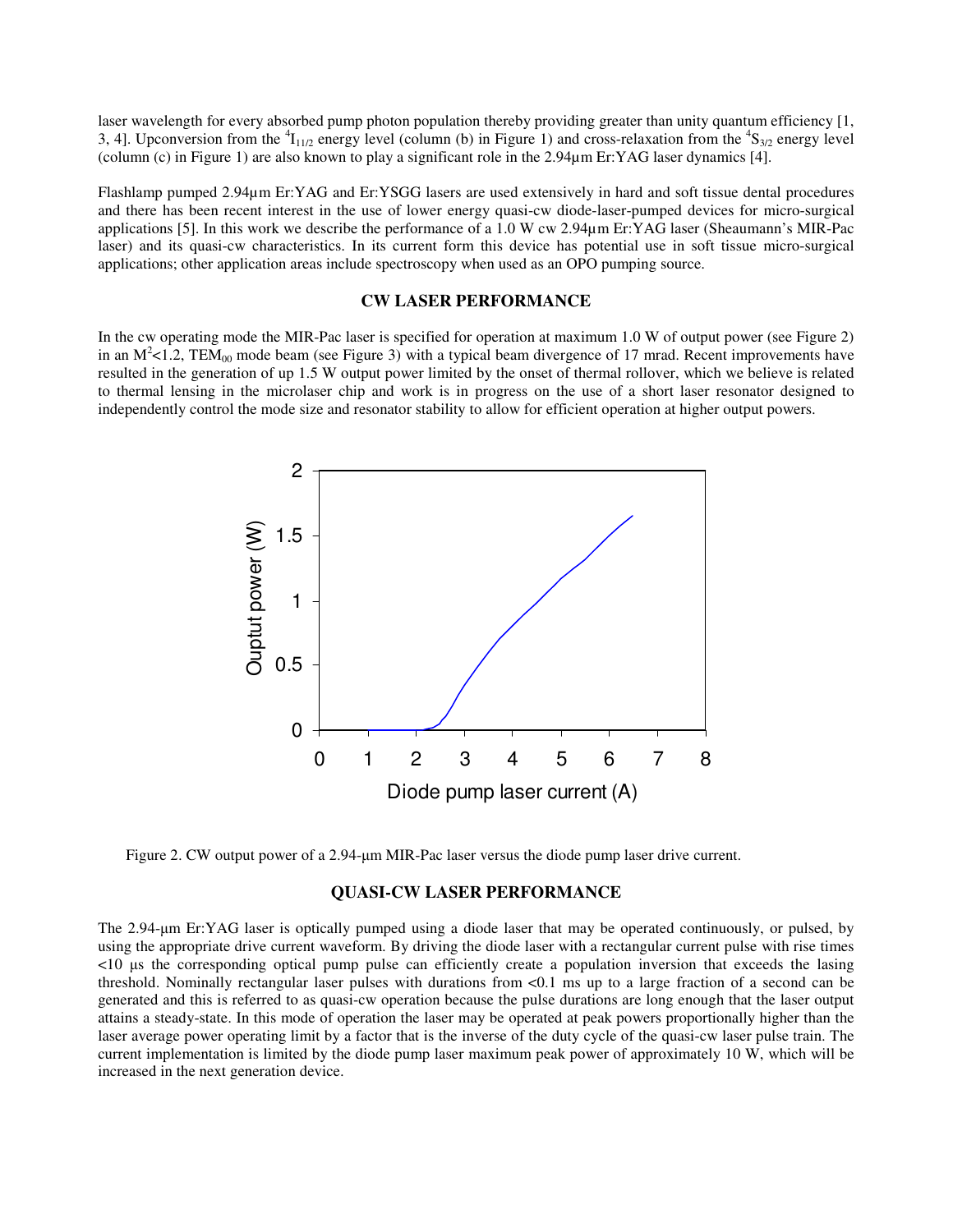Meister et al. [5] demonstrated the generation of 15.7 mJ in 2.5 ms pulses from a quasi-cw diode-laser-pumped Er:YSGG laser designed for use in soft tissue microsurgical applications, which compares favorably to our 6 mJ in 2.5 ms data presented below. Meister et al. also presented a comprehensive review of other quasi-cw diode-laser-pumped 3-micron Er-lasers that are able to generate 30 mJ energies, but are not amenable to optimized for efficient operation at lower pulse energies nor are they cost effective because of their use of stacked arrays diode laser bars.

| Clip[a]<br>13.5%                                                      | R=500 um                           |                                      |                        |                                    | View = -117 : Tilt = -41 |                                     |
|-----------------------------------------------------------------------|------------------------------------|--------------------------------------|------------------------|------------------------------------|--------------------------|-------------------------------------|
| Clip[b]<br>50.0%                                                      |                                    |                                      |                        |                                    |                          |                                     |
| BeamMap-C2 ready (*alt*)                                              |                                    |                                      |                        |                                    |                          |                                     |
| M^2 u<br>0.00                                                         |                                    |                                      |                        |                                    |                          |                                     |
| 0.000<br><b>NA</b>                                                    |                                    |                                      |                        |                                    |                          |                                     |
| X2c<br>um                                                             |                                    |                                      |                        |                                    |                          |                                     |
| Y <sub>2c</sub><br>um                                                 |                                    |                                      |                        |                                    |                          |                                     |
| 0.0 um $ 0.0 \text{ um} $<br>Zo u                                     | 10                                 |                                      |                        |                                    |                          |                                     |
| <b>Ellipticity</b><br>1.04                                            | <b>Toggle Centroid: [absolute]</b> |                                      | Relative Power: 0.00   | Full Range $= 2$                   |                          |                                     |
|                                                                       |                                    |                                      |                        |                                    |                          |                                     |
| 2Wv1a<br>2560.9 um                                                    | 2Wv2a                              | 2592.6 um                            | 2Wv3a                  | 2556.0 um                          | 2Wv4a                    | 2484.3 um                           |
| 2Wv1b<br>1434.0 um                                                    | 2Wv2b                              | 1431.6 um                            | 2Wv3b                  | 1438.1 um                          | 2Wv4b                    | 1344.4 um                           |
| <b>Average of 20</b><br>$Scale = 600.0$ um/div<br>$z plane = -778$ um | $Scale = 500.0$ um/div             | Average of 20<br>$z$ plane = $-1$ um | $Scale = 500.0$ um/div | Average of 20<br>$zplane = 789$ um | $Scale = 500.0$ um/div   | Average of 20<br>$z plane = 3.1 mm$ |

Figure 3. Typical  $TEM_{00}$  output beam data for the 2.94-µm MIR-Pac laser.

Figure 4 shows a typical quasi-cw Er:YAG laser pulse generated by pumping with a 0.5 ms diode laser pulse at a 1000 Hz repetition rate. A series of gain-switched pulses are emitted at the onset of lasing and transition into the well known damped relaxation oscillation (see Figure 5) condition followed by oscillation free quasi-cw laser operation that terminates immediately after the pump pulse is extinguished. There is also a measurable, 6 µs, build up time delay from the start of the pump pulse to the lasing threshold. The build up time delay will shorten for higher peak pump powers and for the generation of millisecond duration pulses it is of little significance. The 100 µs transition to the stable quasi-cw is more significant when generating sub-millisecond pulses.

The relaxation oscillation damping time,  $\tau_0$ , of an ideal four level laser [6] is given by

$$
\tau_0 = \frac{2\tau (1 - N_{th}/N_t)}{W_p/W_{p,th}}
$$

where the characteristic lifetime of the upper laser level,  $\tau$ , is modified by the ratio of the population inversion density at threshold to the total number of active ion sites in the pumped region of the gain medium,  $N_{th}/N_t$ , and the number of times the optical pumping rate exceeds the lasing threshold,  $W_p / W_{p,th}$ . It is clear that pumping harder shortens the relaxation oscillation damping time and this basic fact still applies to the 2.94-µm Er:YAG laser even though its energy level dynamics are much more complex than those of the ideal four level laser.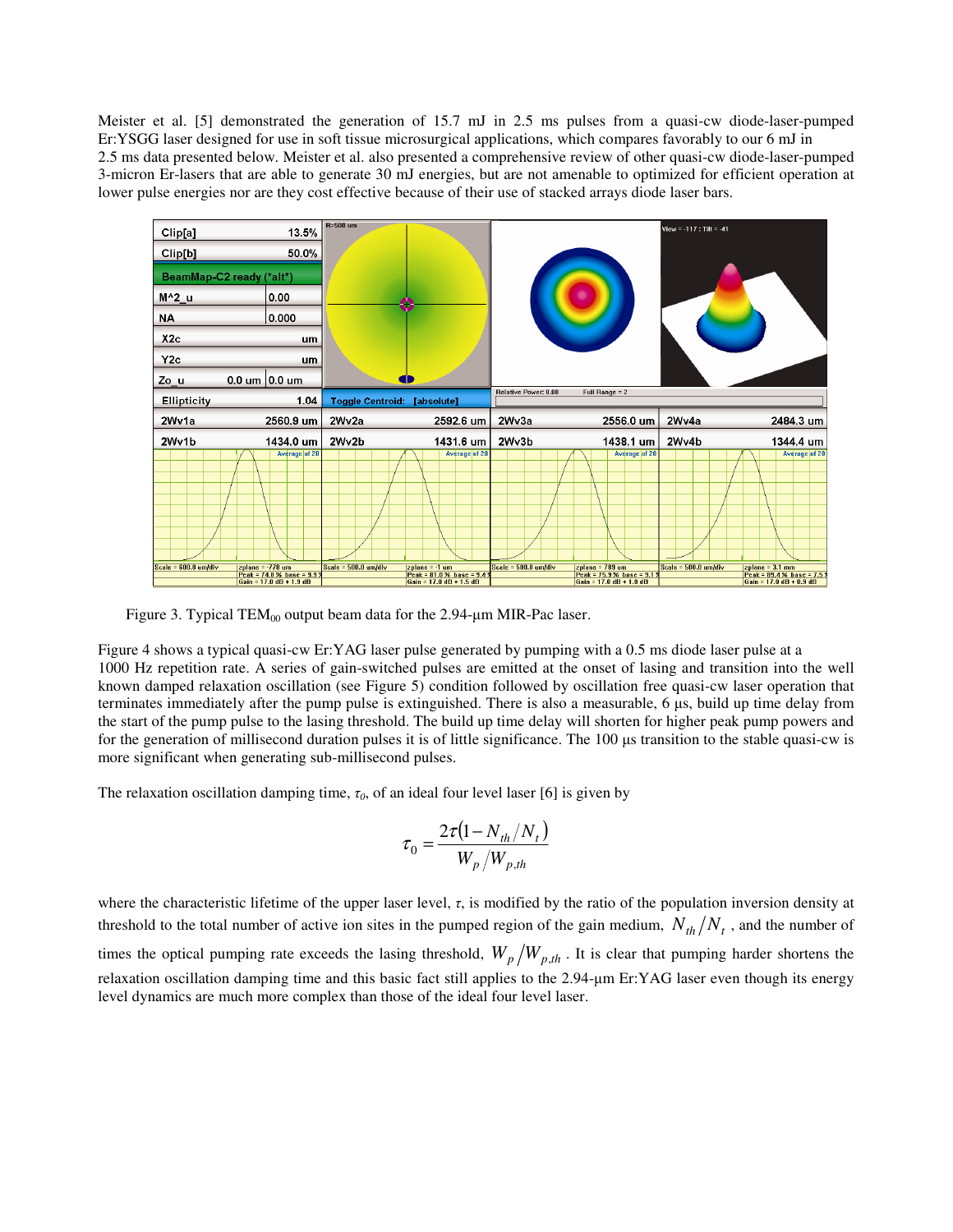

Figure 4. The quasi-cw laser output (lower trace) and drive current waveform (upper trace) for a 0.5-ms duration, 10 A current pulse at a 1000 Hz repetition rate.



Figure 5. The quasi-cw laser output (lower trace) and drive current waveform (upper trace) showing the relaxation oscillations at the beginning of the pulse shown in Figure 4.

Pumping the Er:YAG laser close to, but below, its lasing threshold prior to the main pumping pulse shortens the relaxation damping time and almost eliminates the build up time delay (see Figure 6). The ideal pulsed drive current for quasi-cw operation of the laser consists of a continuous bias current set to 80% to 90% of the continuous lasing threshold value (typically 2 A) with a larger pulsed drive current. The peak drive current may be as high as the 10 A maximum permissible drive current of the diode pump laser, with the additional constraint that the duty cycle corrected average 2.94-µm laser output power does not exceed the specified maximum operating power of the device.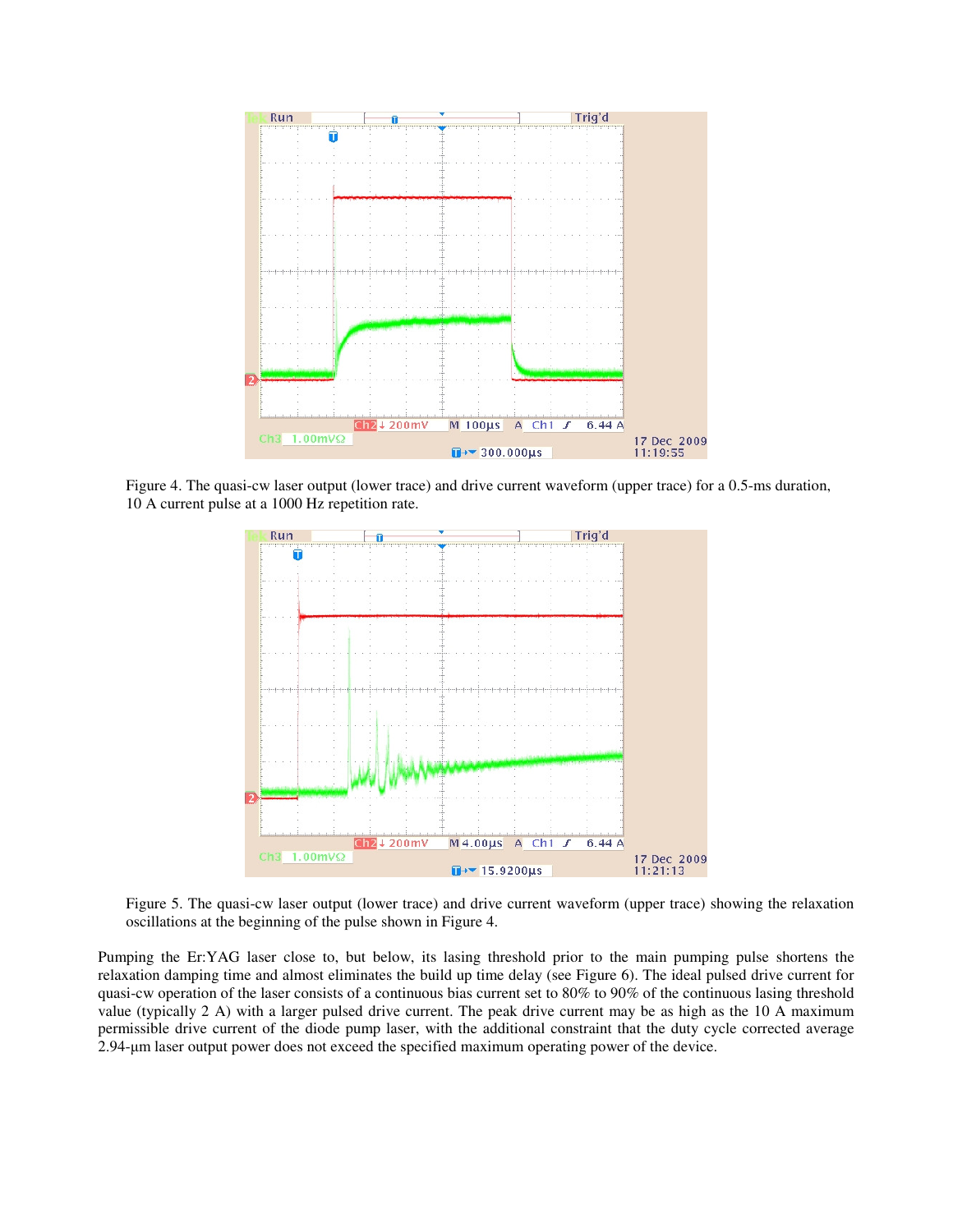

Figure 6. The quasi-cw laser output (lower trace) and drive current waveform (upper trace) for a 1.0-ms duration, 8.2 A current pulse superimposed on a 1.8 A continuous bias current at a 1000 Hz repetition rate.



Figure 7. The quasi-cw laser output (lower trace) and drive current waveform (upper trace) showing the relaxation oscillation decay at the end of the laser pulse shown in Figure 6.

At the end of the optical pump pulse most quasi-cw lasers turn off with a monotonic decay in intensity and we observed this behavior when the diode pump laser was turned completely off at the end of the pumping pulse. Yet, when the diode pump laser was operated continuously just below the Er:YAG laser threshold between the pumping pulses we observed a series of decaying relaxation oscillations (see Figure 7) at the end of the Er:YAG laser pulse. We believe these oscillations are a unique feature of the laser dynamic response that arise because of the continued and slowly decaying optical pumping of the upper laser level via the upconversion pathway providing phase delayed feedback.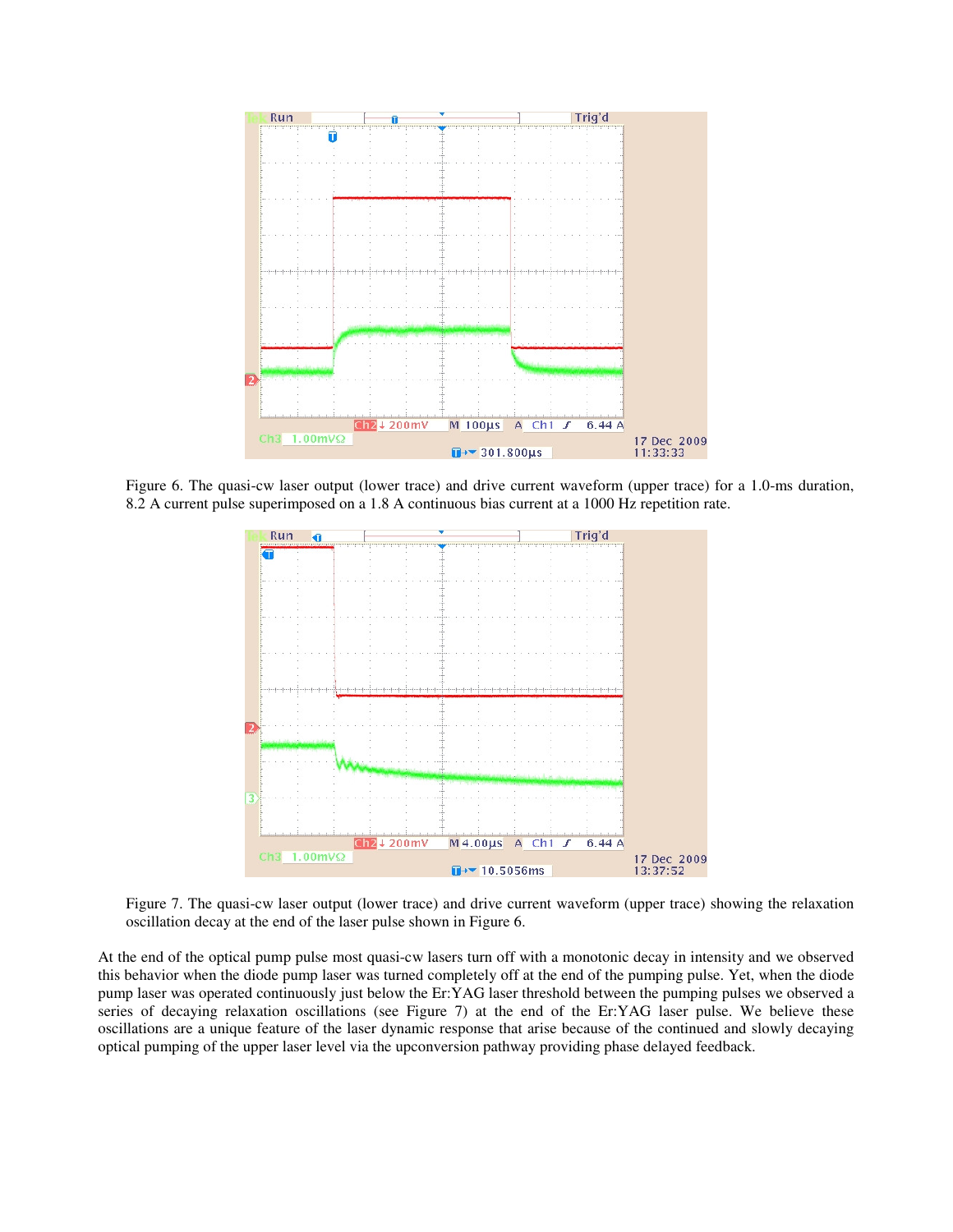The pulsed peak power capability of the Er:YAG laser is ultimately limited by the same thermal fracture mechanism as in continuous operation, which for the current product is specified at 1 W and recent device improvements allow operation up to 1.5 W (see Figure 1). The corresponding recommended peak power limit for quasi-continuous operation at a duty cycle of 10%, i.e. 1 ms pulses at a repetition rate of 100 Hz, would therefore be >10 W. In practice, the pump diode laser in the standard 2.94-µm MIR-Pac Er:YAG laser product is limited to a maximum drive current of 10 A, which typically corresponds to peak powers up to 2.5 W.



Figure 8. The quasi-cw laser performance at a fixed pulse repetition rate of 100 Hz for 8.2 A drive current pulses superimposed on a 1.8 A continuous bias current.



Figure 9. The quasi-cw laser performance at a pulse duration of 0.5 ms for 8.2 A drive current pulses superimposed on a 1.8 A continuous bias current.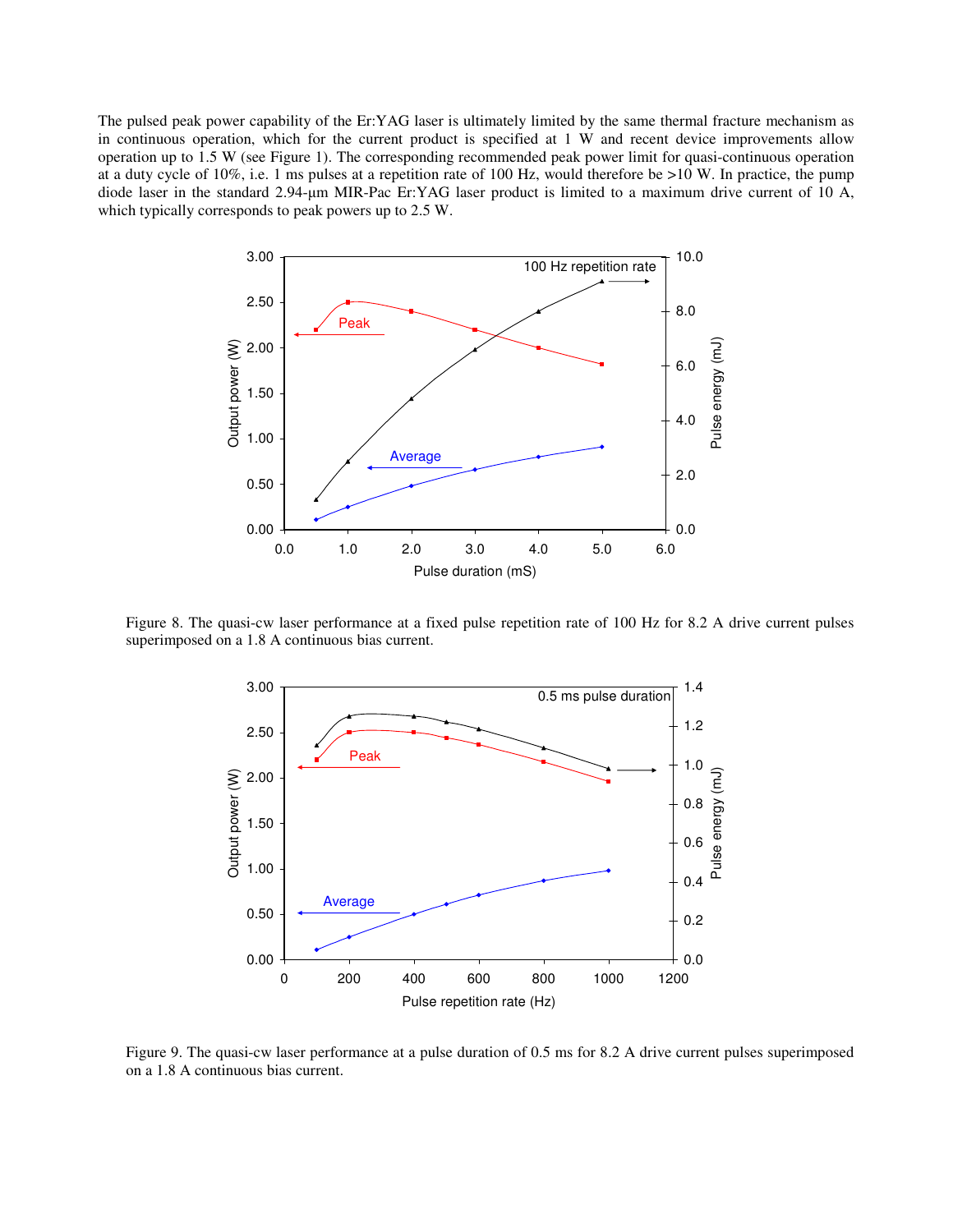The data in Figures 8 and 9 demonstrate the generation of up to 2.5 W peak powers in quasi-cw operation at the maximum drive current limit when generating millisecond regime pulses at pulse repetition rates. The maximum pulse energies of 9 mJ were generated for 5 ms, pulses at 1.8 W of peak power. The average power limit is only reached at duty cycles of approximately 50% and pulse peak powers as high as 2 W; with corresponding pulse energies of 1 mJ at 1 kHz.

When operating at low duty cycles with long intervals between laser pulses transient thermal lensing results in undesirable spatial mode modulation. Operating the Er:YAG laser close to threshold, but not lasing, between laser pulses helps to prevent this problem by introducing a significant fraction of the thermal lens experienced under lasing conditions. This problem can be seen in Figure 10, where the rising edge of the pulse walks through a series of relaxation oscillation events indicative of multiple spatial mode evolution and Figure 11 shows the elimination of the problem.



Figure 10. The quasi-cw laser output (lower trace) and drive current waveform (upper trace) for 0.5-ms duration. 10 A drive current pulse.



Figure 11. The quasi-cw laser output (lower trace) and drive current waveform (upper trace) for 0.5-ms duration. 8.2 A drive current pulse superimposed on a 1.8 A continuous bias current.